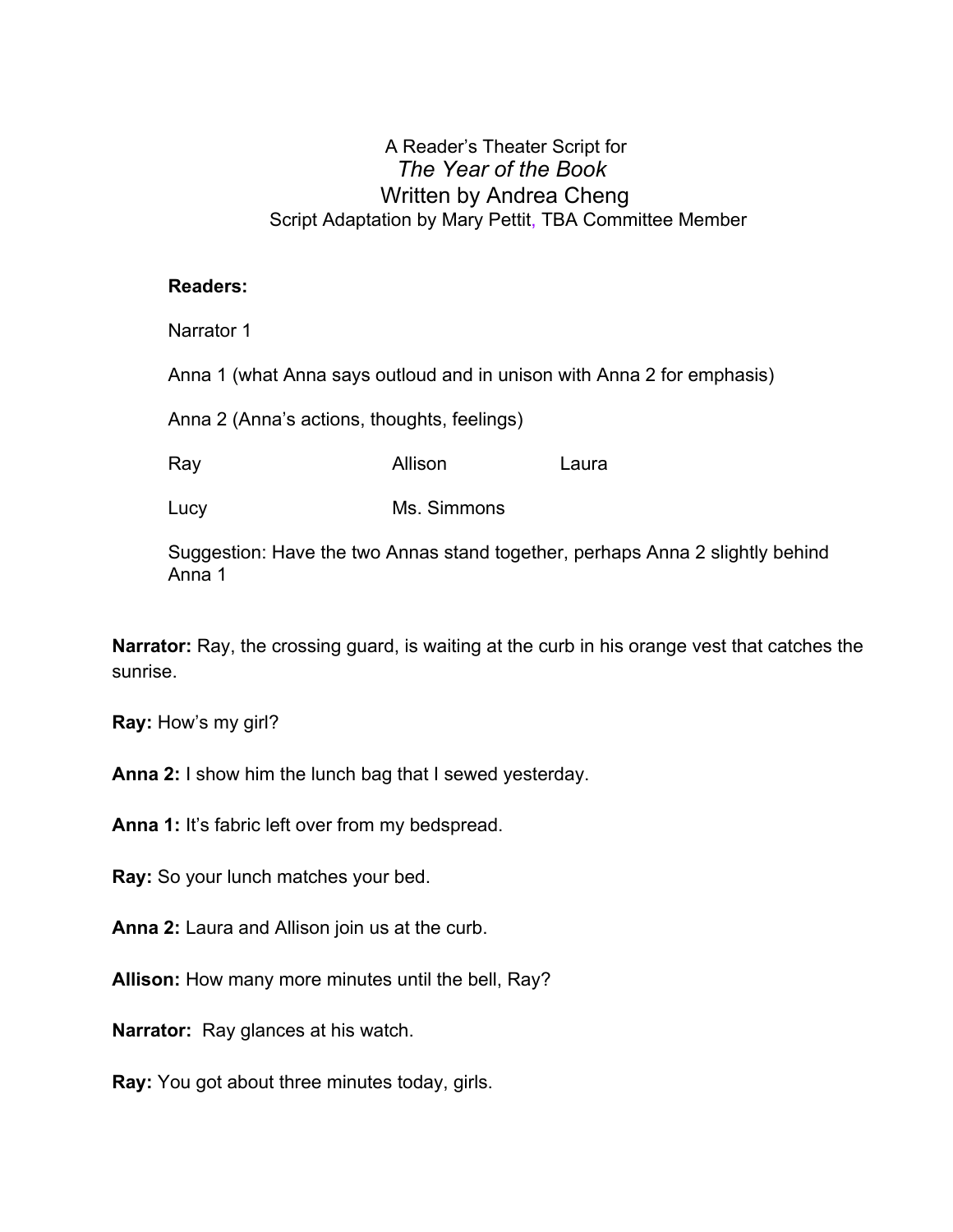**Anna 2:** Then he walks into the intersection and holds out his arms so we can cross. I'd rather stay with Ray than go onto the fourth grade playground...

**Anna 1 and Anna 2: [in unison]** where Laura and Allison stand so close that there's no space left for me.

**Laura:** Hey, what's that?

**Anna 1:** A lunch bag.

**Allison:** Homemade?

**Anna 2:** I nod.

**Narrator:** Allison looks at Laura. Their eyes meet.

**Anna 1:** At recess, I stand by the fence. Laura and Allison and Lucy come my way.

**Laura:** My mom can type so fast you can't even see her fingers.

**Allison:** Is she a secretary?

**Laura: [shaking her head]** An executive assistant.

**Lucy:** My mom's a high school principal. You should see the kids when my mom walks by. It's all about respect.

**Anna 2:** I hunch my shoulders.

**Allison:** Hey, Anna, what about your mom?

**Anna 2:** I can't just say that my mom vacuums and mops every Saturday or that she learned English almost perfectly and now she is going to college so someday she can be a nurse.

**Anna 1:** She works in one of those high-rises. With a view of the river.

**Lucy:** In an office?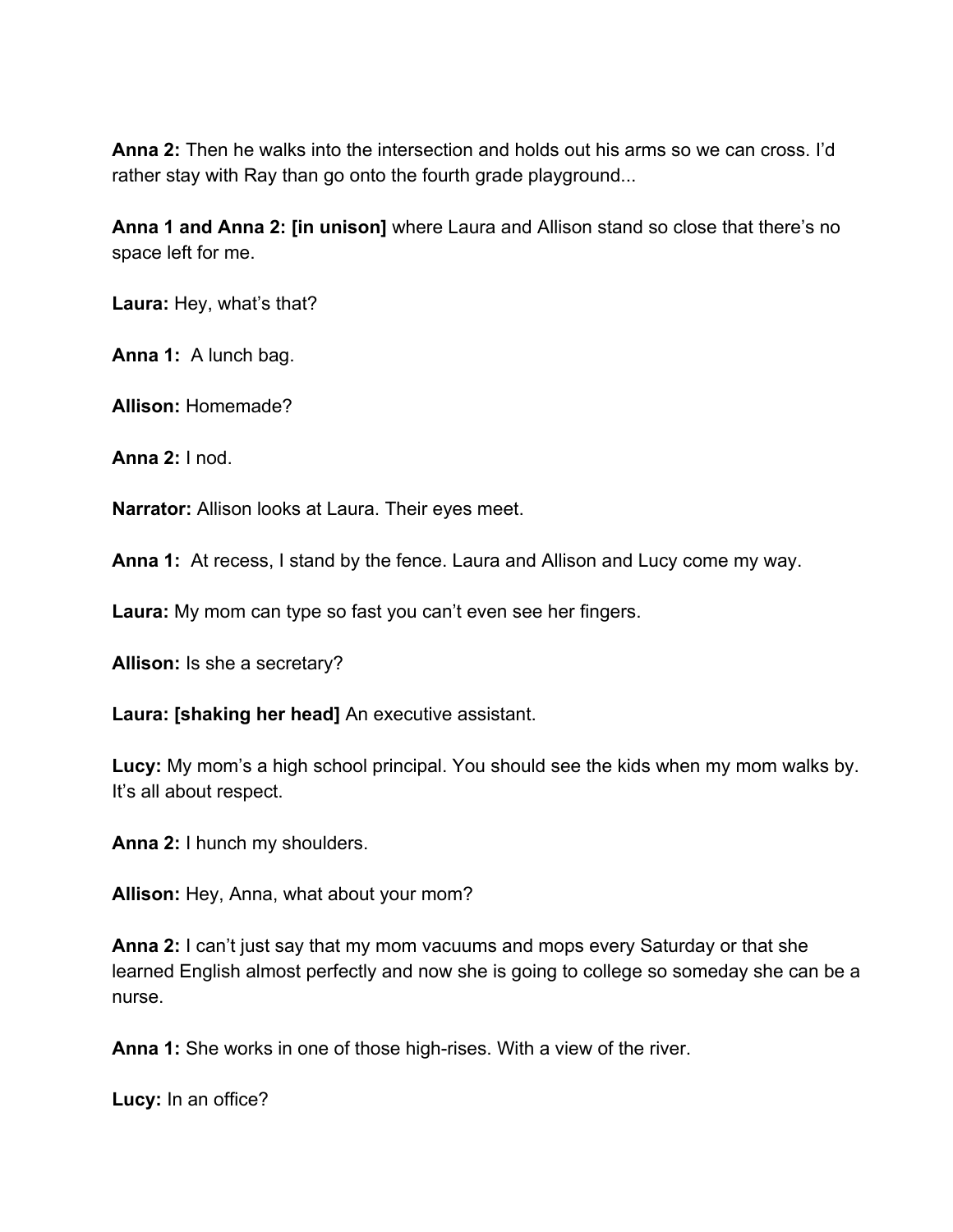**Anna 1:** Sort of.

**Narrator:** Allison looks over my head at Lucy. Then she and Lucy and Laura link arms and walk toward the tetherball.

**Anna 2:** My brother, Ken, and the other third-graders are in the grassy area, chasing each other up and down the hill. Last year Laura and I were there too, and when we got sweaty, we sat in the shade of the school building and played a Chinese game with little rocks that Mom taught me, kind of like jacks without the ball.

**Anna 1 and Anna 2: [in unison]** But this year Laura found Allison and Lucy.

**Anna 2:** I found Ray but he goes home while we're at school. I sit down on the blacktop and open my book.

**Ms. Simmons:** Anna. Hurry. It's time for lunch.

**Anna 2:** There is nobody left out on the playground except me. I go to the back of the line behind the boys who are always messing around. On the way home from school, Ray has five acorns for me. I put them in my empty lunch bag.

**Ray:** That bag comes in handy. I wish I had one.

**Anna 1:** They're not hard to make.

**Ray: [shaking his head]** I'm not so sure about that. Now you have a nice afternoon, hear?

**Anna 2:** Laura and Allison are way ahead of me. My brother Ken is talking and laughing with his friends. I take out my book and read-walk all the way home.

**Narrator:** Will Anna ever have friends? Will she stop being ashamed of her mother? Will she learn to embrace being an "ABC," an American Born Chinese?

**Entire cast: [in unison]** To find out, read *The Year of the Book* by Andrea Cheng.

THE END